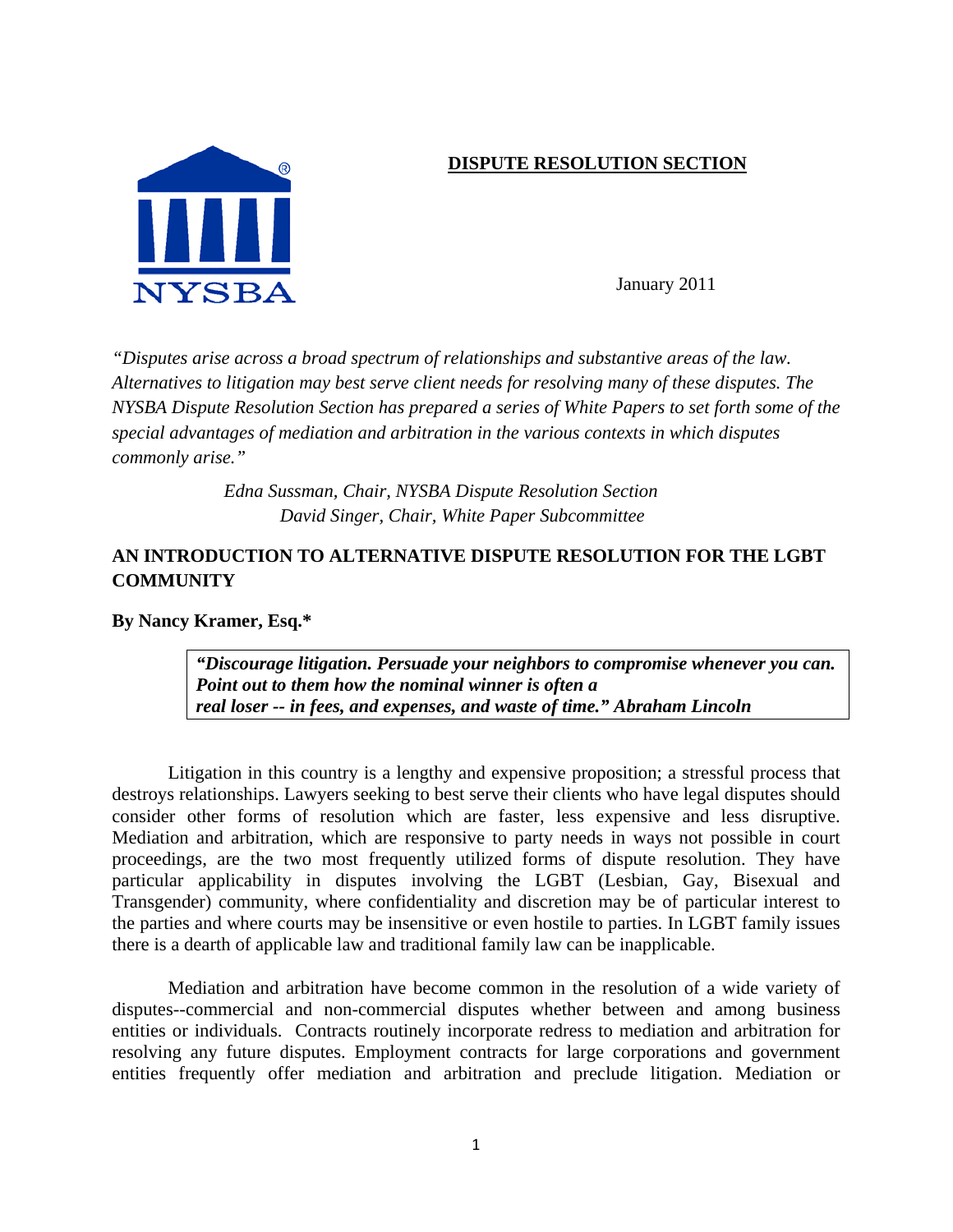arbitration are also utilized as a matter of choice after problems arise and the parties are seeking an appropriate means to resolve their disputes.

#### **OVERVIEW OF MAJOR DISPUTE RESOLUTION TECHNIQUES AND WHAT THEY OFFER**

#### I. **Mediation**

 In mediation the parties engage a neutral third person to work with them to facilitate the resolution of a dispute—it is a negotiation session led by a trained professional with no stake in the outcome. The growth of mediation over the past 15 years has been exponential, a tribute to the success of the process. User satisfaction is high as parties retain control and tailor their own solution in a less confrontational setting that preserves relationships. While not every case can be settled, an effort to mediate is appropriate in almost every dispute. The advantages of mediation include:

#### 1. *Success Rate*

Statistics have shown that mediation works very often. For example, the mediation office of the U.S. District Court for the Southern District of New York reports that over 90% of its cases settle in mediation. Most cases in mediation settle long before reaching the traditional "courthouse steps", at a significant saving of cost and time for the parties. Since most cases eventually settle anyway, the "when" of the resolution through mediation is the key as it accelerates the process, saving more time and money than if the settlement were reached under pressure at the courthouse steps.

#### *2. Control by the Parties.*

Each dispute is unique, and mediation allows parties significant control over the process. They can usually select a mediator of their choice (not true for, e.g., government mediations) and can plan when, where and how often to meet. They can frequently have input into what approaches make sense during the mediation itself. A good mediator will be highly responsive to what the parties need and want throughout the process.

#### *3. Role of the Mediator as Reality Tester*.

The mediator's goal is to help the parties settle their differences in a manner that meets their needs—as quickly and as well as possible. In many situations the experienced mediator serves as a sounding board and helps the parties identify and frame their relevant interests and issues. S/he assists the parties in testing their case and quantifying the risk/reward of pursuing the matter. With party consent , many mediators provide an objective analysis of the merits to each of the parties separately and may also suggest solutions that have not occurred to the parties and assist in overcoming impediments to settlement. Even if this does not occur, the mediator's objective view of the case will often work to move counsel and parties. Attorney advocates may suffer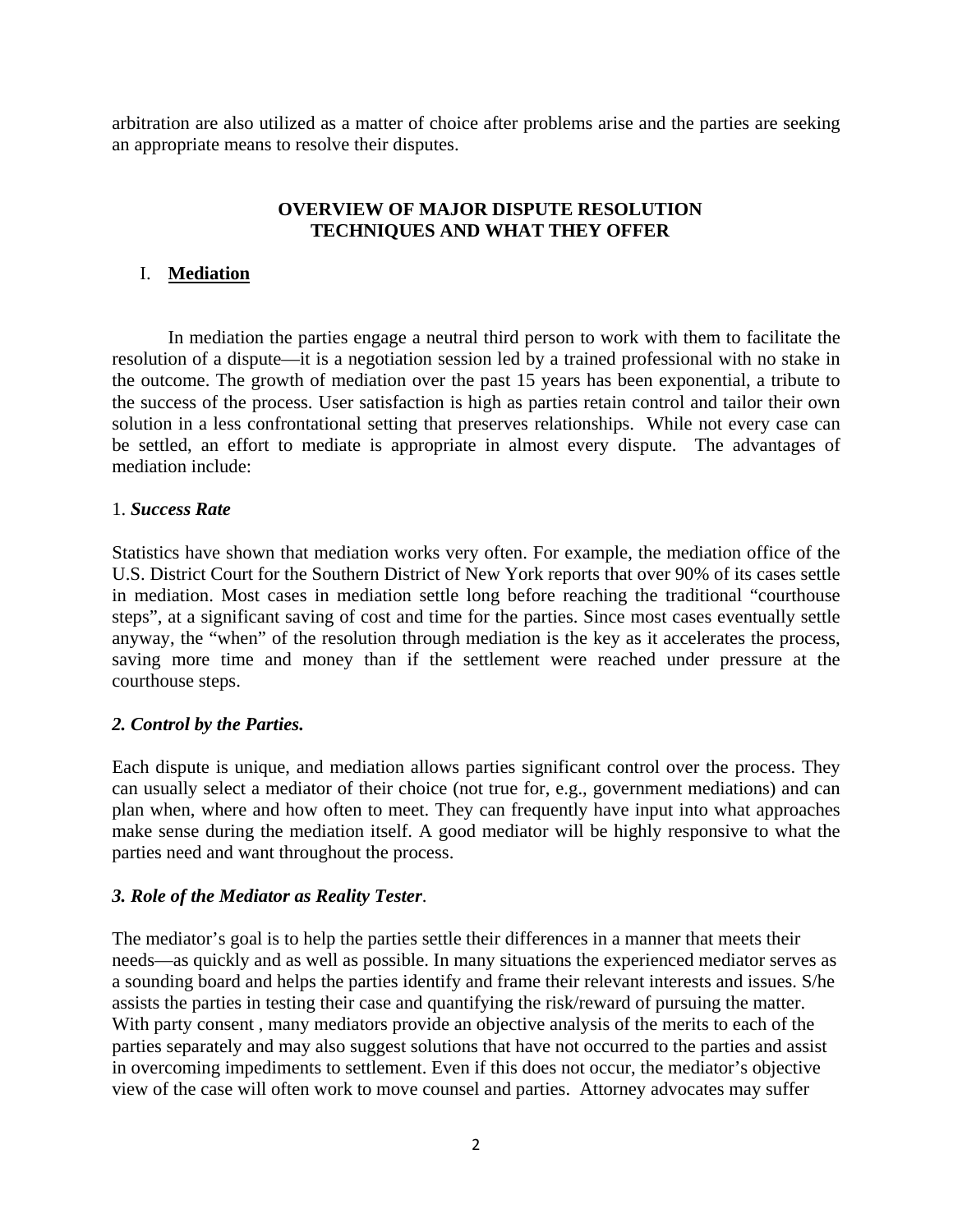from "advocacy bias" -- they come to believe in and overvalue the strength of their client's case. And the parties can benefit from the reality testing provided by the mediator. Furthermore, the mediator can provide the persistence needed to help parties reach a resolution.

# *4. Opportunity to Listen and Be Heard.*

At a mediation the parties, as well as their attorneys, have the opportunity to air their views directly to their adversaries. The process provides a catharsis for the parties which sometimes engenders a willingness to compromise. It occasionally moves one party to "see" the other's side. Moreover, the chance to speak to and be heard by a neutral authority figure can give the parties the sense that they have had "their day in court."

# *5. Benefits in Complicated Cases*.

In a case with particularly complicated facts and/or legal issues it can be difficult to sort them out in direct negotiations, or at trial. Mediation provides an opportunity to break the facts and issues into smaller components, enabling the parties to separate the matters that they agree upon from those that remain in conflict. The mediator can be indispensable to this process by separating, organizing, simplifying and addressing relevant issues. If the case does not resolve at the mediation, the process may eliminate or narrow issues, shortening the ultimate resolution of the case in litigation or arbitration.

# *6. Preserving Existing Relationships.*

Litigation exacerbates differences rather than resolving them and can be very stressful for parties who previously had a viable relationship--business or personal. The process of litigating a dispute can make it impossible for the participants to continue or resume their relationship. In contrast, mediations -- such as those between an employer and employee or partners in a business -- can be resolved in manner that saves a relationship that is of value to the parties. The fact that there is no "winner" or "loser" in a mediation helps everyone save face.

## *7. Expedience.*

A mediation can take place at any time. It can be utilized to settle a dispute instead of litigation or at any point in the litigation process. If scheduled early enough, the parties avoid the potentially enormous distraction and disruption that commonly results from protracted litigation.

## *8. Reduced Cost.*

By resolving disputes earlier the parties can save tremendous sums in attorney's fees, court costs and related expenses.

## *9. Lessened Emotional Burden.*

Since mediation can be conducted sooner, more quickly, less expensively and in a less adversarial manner, there is typically much less of an emotional burden on the people involved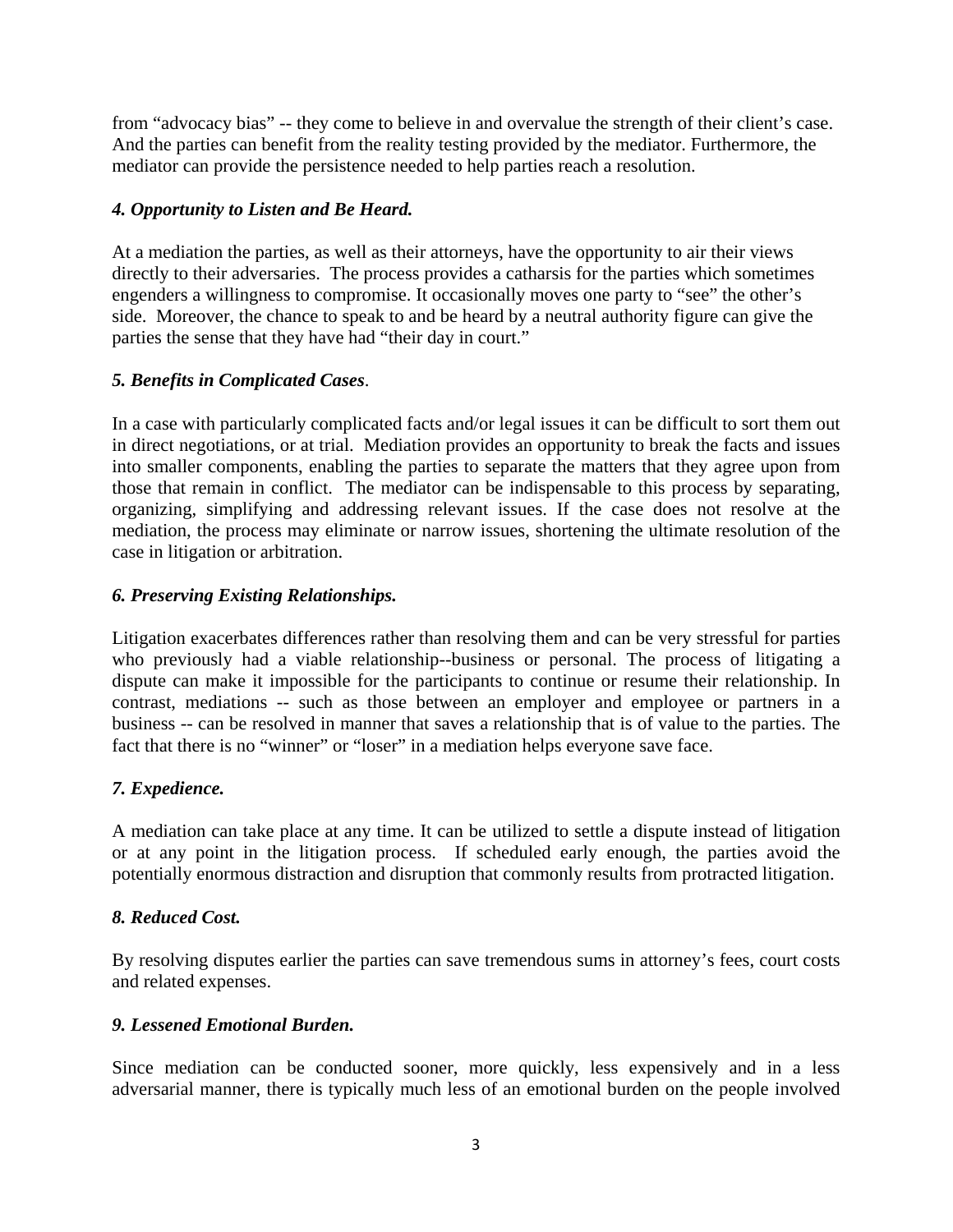than is engendered by litigation. Furthermore, proceeding through litigation may involve publicly reliving a particularly unpleasant experience or exposing an unfavorable business action which gave rise to the dispute.

# *10. Confidentiality of Process and Result.*

Mediation is conducted privately -- only the mediator, the parties and their representatives are present. The mediator and parties are generally bound by a confidentiality agreement not to divulge any information disclosed in the mediation or anything about the dispute resolution itself.

# *11. Certainty of Outcome.*

Resolution during mediation avoids the inherently uncertain outcome of litigation and enables the parties to control the outcome. Recent studies have confirmed the wisdom of mediated solutions as the predictive abilities of parties and their counsel are unclear at best.  $<sup>1</sup>$ </sup>

# *12. Parties Retain Their Options*.

Resolution during mediation is completely voluntary, and the parties generally retain the option to proceed thereafter to trial or arbitration if mediation is not successful in resolving all matters. (This may not be true under an employer-designed system where the employee has given up the right to litigate.)

## *13. Benefits for Pro Se Litigants.*

Mediation can be very helpful for parties who are representing themselves. Litigation is daunting for most *pro se* litigants who are unable to effectively navigate the complexities of the court process and trial. With the downturn in the economy, studies show that fewer parties are represented by counsel and that lack of representation negatively impacts the *pro se* litigant's case. 2 Dealing with a *pro se* litigant in court can also create difficult challenges for the party that is represented by counsel. In mediation, the parties can more easily participate in the process.

## *14. More creative and long-lasting solutions.*

Parties develop and create their own solutions to issues addressed in mediation and may enter into innovative, creative solutions tailored to their own particular lifestyles and business interests rather than being limited by the remedies available in court or arbitration. Because the parties are involved in crafting their own solutions, the solutions reached are more likely to be long-lasting ones, adhered to by the parties.<sup>3</sup>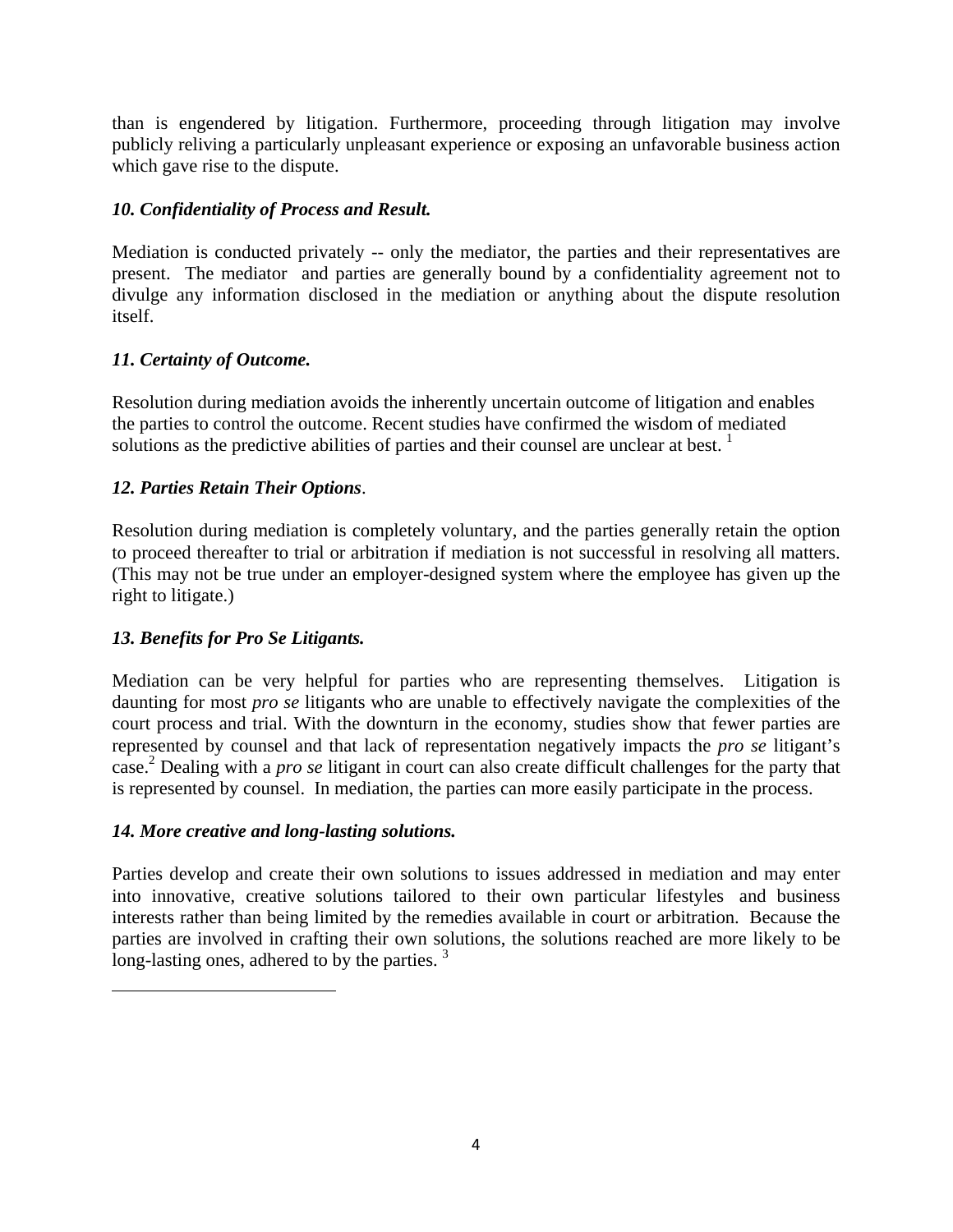# **II. Arbitration**

Arbitration is the process in which disputing parties engage a neutral arbitrator or panel of three arbitrators to conduct an evidentiary hearing and render an award to resolve the dispute. As arbitration is a matter of agreement between the parties, entered into either pre-dispute in a contract as is generally the case, or post-dispute when a difference arises. In either case, the process can be tailored to meet the needs of the parties. Arbitration offers many advantages including:

## 1. *Speed and Efficiency*.

Arbitration can be far more expeditious than court litigation. Most arbitrations can be commenced and concluded within months, often in less than a year. Leading dispute resolution providers report that the median time from the filing of the demand to the award was eight months in domestic cases, compared to a median length for civil jury trials in the U.S. District Court for the Southern District of New York of 28.4 months—many continuing for months longer through appeals in the Second Circuit.<sup>4</sup>

# 2. *Lower Costs.*

The arbitration process can result in substantial savings of attorney's fees, court costs and related expenses, even though the arbitrator(s) are paid by the parties. This is because arbitration generally does not include the time-consuming and expensive discovery that is common in courts in the United States. Extensive and expensive motion practice is also much less common.

## 3. *More Control and Flexibility.*

In cases where arbitration is required by contract, the parties can prescribe various preferences to suit their needs, such as the number of arbitrators hearing the case, the location of the arbitration and scope of discovery. A party seeking a more streamlined and less expensive process is better able to achieve that goal than in court. The parties will also have significant input in scheduling the hearing(s).

## 4. *Ability To Choose Decision Makers.*

The parties can generally select their arbitrator(s) using whatever criteria they wish. This enables, for example, the selection of arbitrators with in-depth subject matter expertise and experience. Arbitrators with such experience can often zero in on issues and play a more active role in questioning witnesses, making the process more expeditious than a trial before a judge selected randomly might be.

<u> 1989 - Johann Stoff, amerikansk politiker (d. 1989)</u>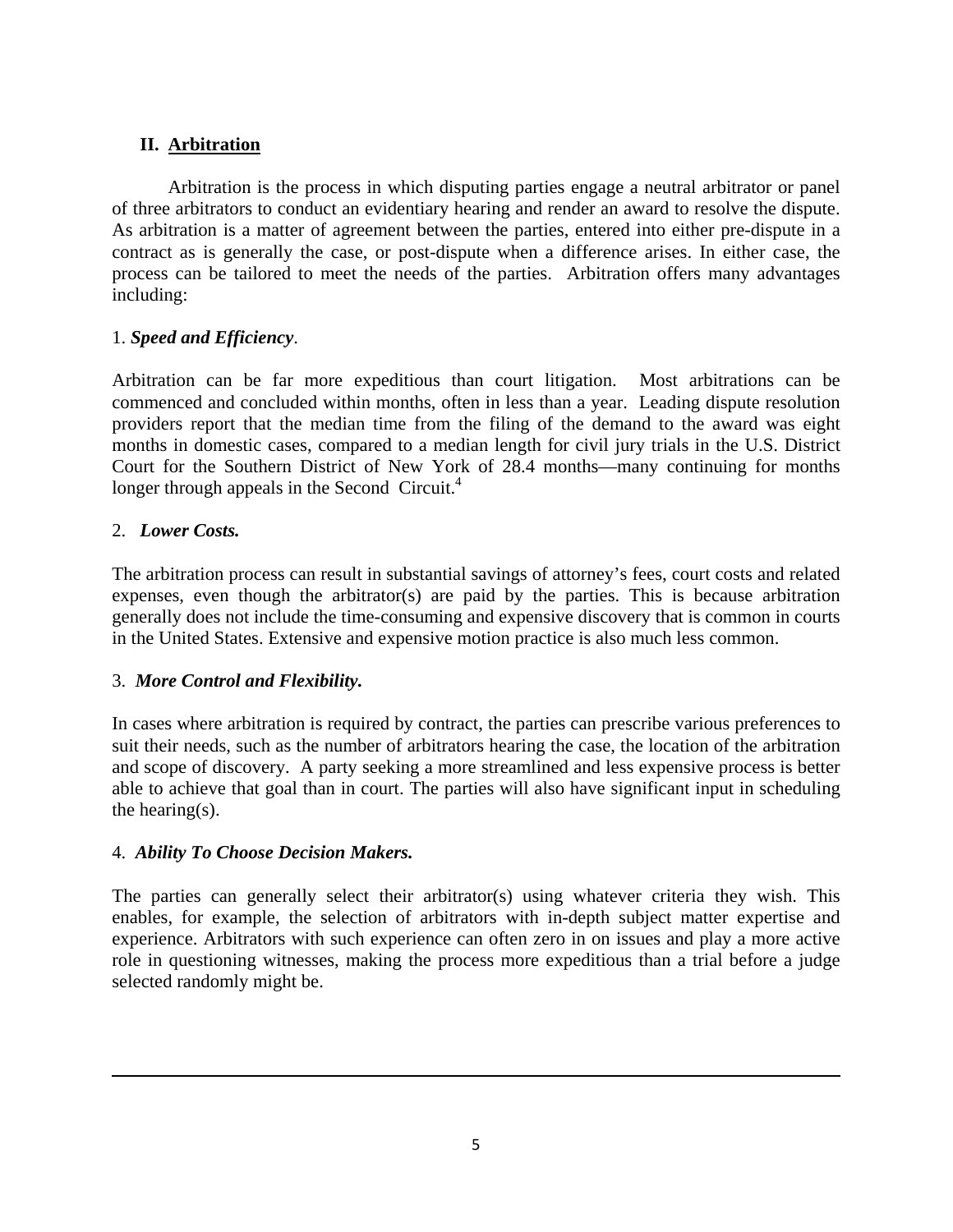#### 5. *Privacy*.

Arbitrations are conducted in private. Only the arbitrators, the parties, counsel and witnesses attend the arbitration. Confidentiality of the arbitration proceedings, including sensitive testimony and documents, can be agreed to by the parties. Furthermore, in the generally less adversarial context of a private arbitration, ongoing relationships suffer less damage.

#### 6. *Finality.*

The grounds for court review of an arbitration award are very limited, resulting in few appeals. Therefore the award of an arbitrator is generally final and binding on the parties.

#### **HOW THIS PERTAINS TO THE LGBT COMMUNITY**

Members of the LGBT community experience disputes and may have recourse to dispute resolution techniques in virtually any situation. In many cases the fact that the parties are lesbian, gay, bisexual or transgender is of no or passing significance. In estate matters (where the document governs), real estate transactions, business deals, etc., members of the LGBT community are in a position little distinguished from non-LGBT community people. However, there are two particular areas where unique issues and concerns for LGBT parties arise. The first is employment discrimination claims based on the employee's actual or perceived connection to the LGBT community. The second is the whole panoply of family law matters—creation and dissolution of couples; procreation, adoption, separations, custody/visitation issues, etc. In these disputes mediation has proven to be invaluable.

#### **Employment Discrimination**

 LGBT employees may experience discrimination of various kinds based on their sexual preference or orientation or their non-gender conforming appearance. These claims include creation of a hostile work environment; being disciplined unfairly; being terminated; being passed over for raises or promotions or denied training opportunities that might lead to them. In many of these situations the employee may prefer that her/his personal life (orientation or transgendering status, for example) be kept as private as is possible in the workplace —or that aspects of that life or identity be explained at a certain point or in a certain way. The privacy of a confidential dispute resolution process is invaluable in such a case.

 Furthermore, a management person or team accused of insensitivity, at best, or actionable behavior, at worst, may be able to listen and understand the situation in the private and low-key setting of a mediation. Management might be influenced by an increased familiarity with the legal protections offered in New York State. Non-discrimination rights are conferred by the New York State Human Rights Law (NYS Executive Law, Article 15) and supplemented by some more inclusive local laws as New York City's Human Rights Law (Title 8 of the Administrative Code of the City of New York).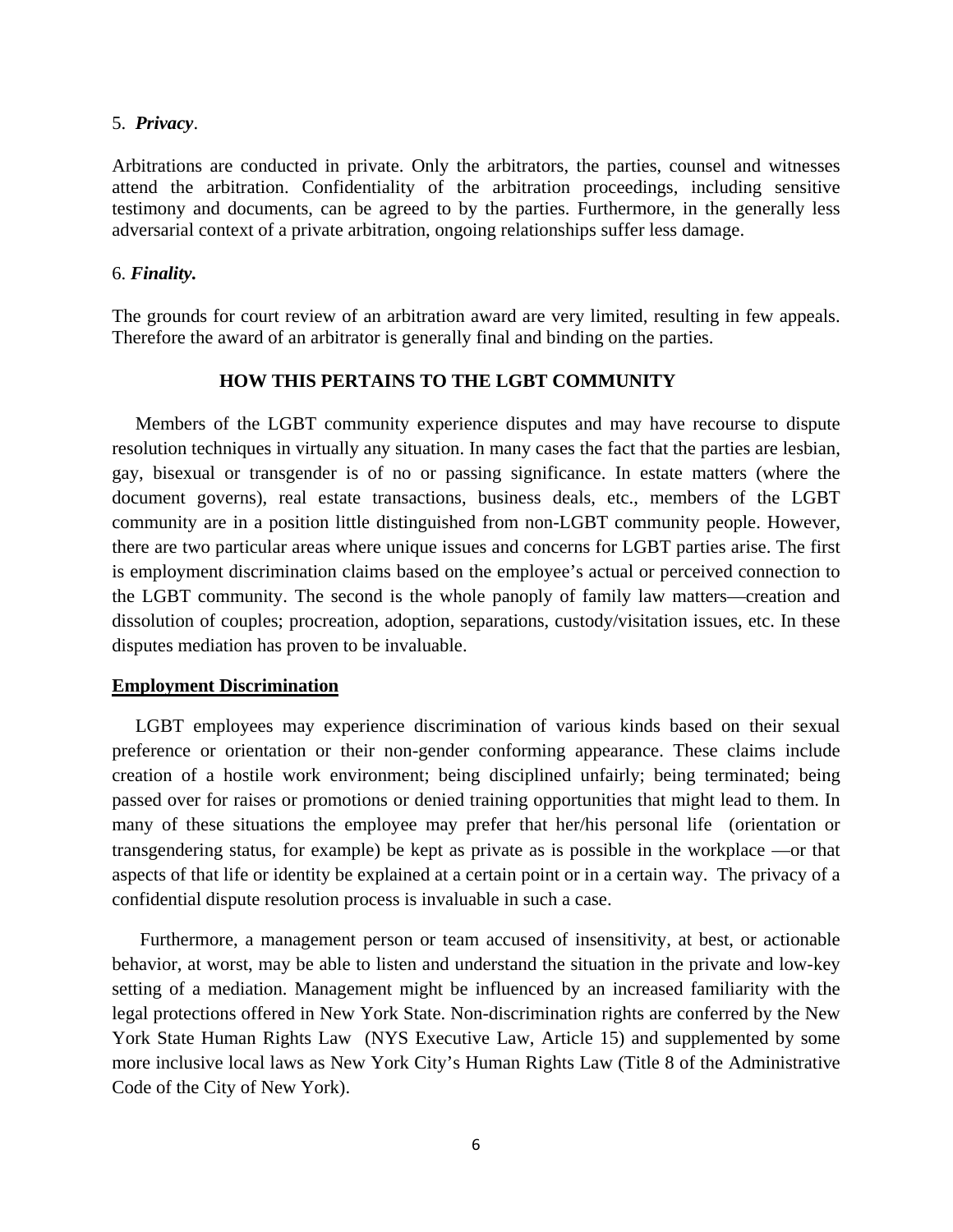An open discussion of the problem can enable someone unaware of it to focus on issues s/he was not familiar or comfortable with. Ideally such a person might be brought to see the employee's complaint as legally viable and/or valid and offer some workplace changes. Changes in management attitudes and behavior are difficult to bring about. However, they are more likely to occur when management persons are not put on the defensive, as happens in litigation. Furthermore, the employee might come to see and understand something about the employer's viewpoint.

#### **Family Law**

 LGBT families face the same wrenching emotional issues as non-LGBT families when separating and additional issues when dealing with adoptions, custody, surrogacy, etc. The problems of custody and visitation and property division are similar  $<sup>5</sup>$ , but the LGBT community</sup> has traditionally been excluded from the legal system governing other families. There was no legal structure nor expectations governing their coming together as permanent couples nor their dissolution of such bonds. In essence, the LGBT community has had to create its own extra-legal family structure. And mediators, both from and outside the community, helped clarify certain recurring family issues.

 For a long time there were no laws or even guidelines for when a couple dissolved a union for the division of assets; provision of support for a financially dependent partner or custody and visitation provisions for the non-custodial parent. Nor for a long time did state adoption laws contemplate single or couple gay adoptions (single, couple or second parent). As one mediator put it, "Most straight relationships have developed against a static legal background and a consistent set of social expectations, whereas same-sex couples are forced to navigate their personal relationships within a rapidly changing framework of social norms and, depending on what state they live in, a shifting set of legal operating rules."<sup>6</sup>

 This is changing, slowly. And bringing gay couple relationships into the framework of traditional family law raises as many issues as it answers. For one example, take the situation of a gay couple who lived together and shared their lives and assets fully for 35 years, marrying two years ago when that became possible. If they divorce after two years of legal marriage, how would traditional divorce law, which takes into account the duration of the marriage, apply? Surely the fact that they lived as married, but were not able to acquire that legal status until late in the relationship is of major relevance.

 Some have posited that many LGBT couples have a deep distrust of the legal system which has ignored or been hostile to their needs and issues. In fact, they may have benefitted from relying largely on mediation to resolve personal disputes.<sup>7</sup> The absence of a set and rigid system of family expectations, rituals and laws may have resulted in the molding of solutions more individually tailored to the people involved and their particular situation—which is one of the great benefits of mediation.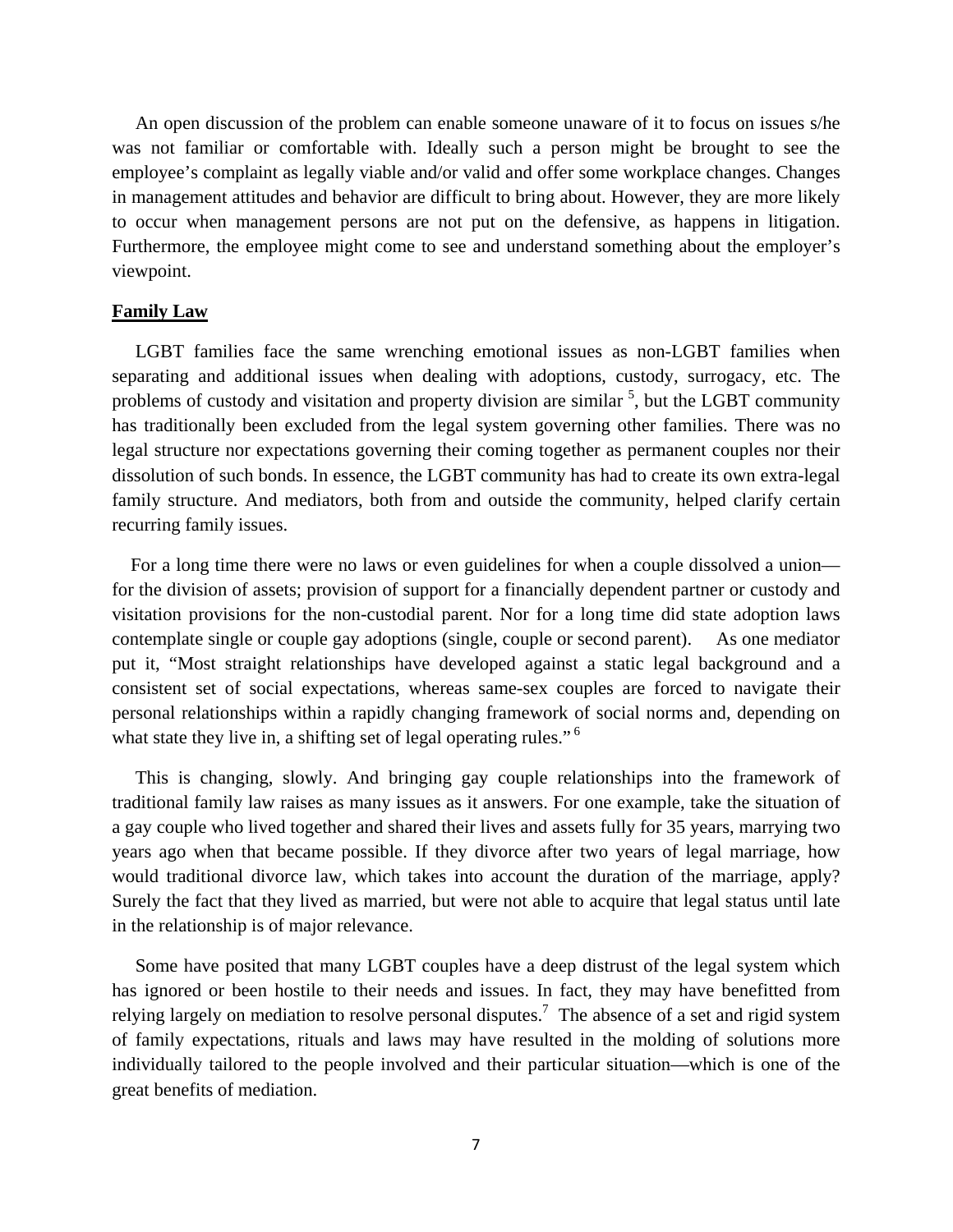**Successful LGBT Community Mediation Stories—And Who Knows What Might Have Happened In Litigation** (True mediation cases with a few identifying facts changed to protect confidentiality)

\*\*\*\*\* *Two men were romantically involved and lived together briefly (less than three years) with no domestic partnership, no marriage, and no explicit understanding. There was a big difference in their professional stature and earning capability—Ted was a successful big firm lawyer and Billy a former construction worker now enrolled in college in order to become a school teacher. During their short and tempestuous relationship together they adopted one daughter. As the relationship deteriorated, Ted adopted another daughter on his own. The two men considered the girls to be sisters and Ted's extended family provided love and back-up care for the girls, who were two and four years old at the time of the mediation. Both men viewed their romantic relationship as long over. Both were deeply committed to their roles as fathers and to raising the children as sisters.* 

*They came to mediation (Ted with great skepticism) to try to formulate a living plan that would*  last. At that point the two little girls lived with Ted in his brownstone with a full-time nanny *available during the days. Billy had moved into a small shared apartment but frequently visited and sometimes stayed over at Ted's house. Billy had one more year of college to complete and asked for financial help from Ted for that one year to become financially independent. Two mediation sessions worked it out (this was a rare poster case situation- more sessions are often necessary). Ted agreed to help Billy financially and to give him almost unlimited access to the children as long as they remained living with him.* 

 *I have heard from one of them since and was told that the family continues to do well. Both girls live with Ted, with frequent visitation by and to Billy, who now teaches elementary school in Brooklyn and has much more free time than Ted to spend with the kids.* 

 *These two men created an atypical but highly functional family. Who knows what would have happened in court.* 

*\*\*\*\*\* Another case involved a long-term lesbian couple, women who had spent all their life together since they were teen-agers and had thought that would continue forever. The women had two children: Karen gave birth to the first child, a daughter, and 10 years later, Brenda gave birth to a son. Karen and Brenda had conflicts but were very committed to each other and their family--- until Karen fell out of love with Brenda and into love with someone else.* 

 *Brenda had adopted the daughter shortly after she was born. It had been intended that Karen would adopt the son, but this had not taken place before the two parents split up and Karen moved out of the family apartment.*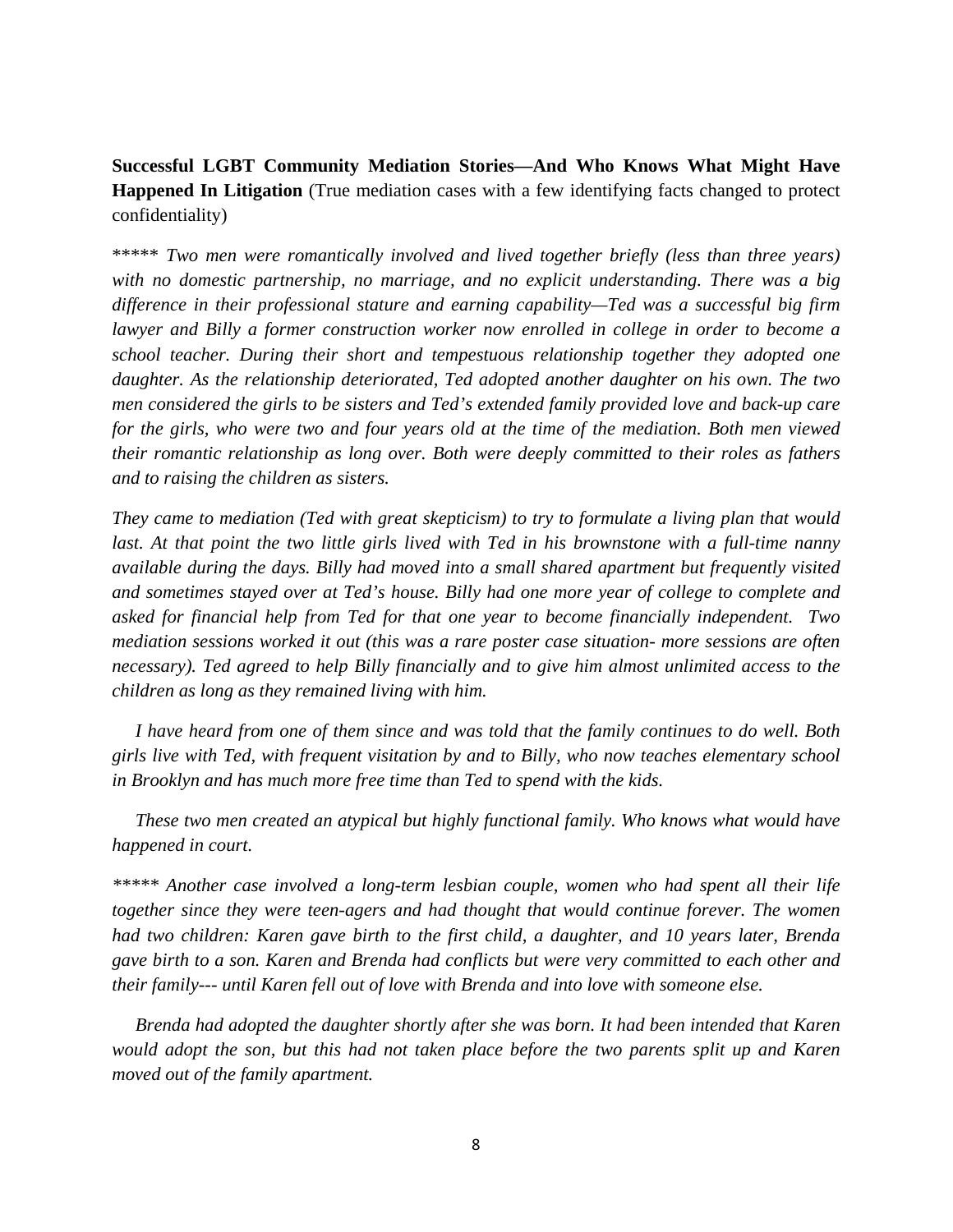*When they started mediation, at the suggestion of a family therapist, Brenda had not fully accepted the situation. Some drama and what looked like a potential reconciliation between them followed, but eventually they stayed separated and Karen's new partner came into the children's*  lives. Both women were clear that the children should be raised together and they had to and *would co-parent them. Also, Brenda had a successful corporate career that necessitated a great deal of travel. She had relied on Karen to provide stability and child care to back her up and she wanted this to continue.* 

 *After a long series of sessions, they worked out a fluid joint custody, with the children moving between their two apartments which were one block from each other. Assets, including a country home, were divided, as were considerable debts.* 

 *Also, and very key, the parents managed to have the second adoption take place after disclosing to the court that they had dissolved their relationship. At the parties' request, the mediator wrote a statement to the court discussing her sense of the strong family structure and supporting approval of the adoption. Again, one wonders what a litigated resolution would have entailed—and at what cost.* 

<sup>\*</sup> Nancy Kramer, www.nancykramermediation.com, is a mediator and arbitrator who frequently works with members of the LGBT community. Ms. Kramer thanks Mark Irlando (class of 2011) and Elana Tori Jacobs (class of 2012) of Benjamin N. Cardozo School of Law for providing research assistance for this paper.